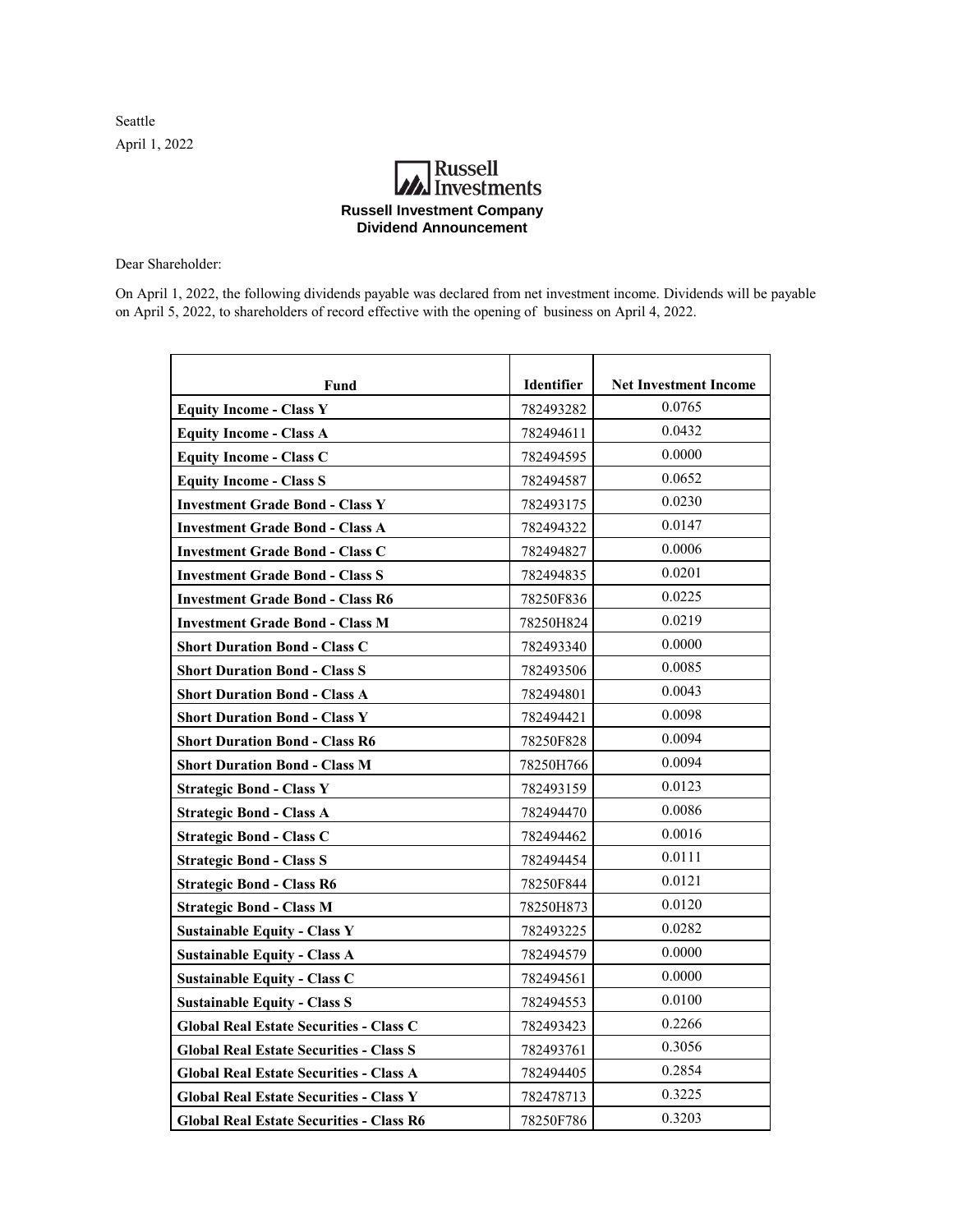| <b>Fund</b>                                    | Identifier | <b>Net Investment Income</b> |
|------------------------------------------------|------------|------------------------------|
| <b>Global Real Estate Securities - Class M</b> | 78250H493  | 0.3142                       |
| <b>Tax-Exempt Bond - Class C</b>               | 782493324  | 0.0314                       |
| <b>Tax-Exempt Bond - Class S</b>               | 782493837  | 0.0528                       |
| <b>Tax-Exempt Bond - Class A</b>               | 782494314  | 0.0466                       |
| <b>Tax-Exempt Bond - Class M</b>               | 78250H667  | 0.0549                       |
| Global Infrastructure - Class A                | 782494280  | 0.0158                       |
| Global Infrastructure - Class C                | 782494272  | 0.0000                       |
| <b>Global Infrastructure - Class S</b>         | 782494256  | 0.0209                       |
| Global Infrastructure - Class Y                | 782494249  | 0.0248                       |
| Global Infrastructure - Class M                | 78250H550  | 0.0232                       |
| <b>Opportunistic Credit - Class A</b>          | 782494231  | 0.0121                       |
| <b>Opportunistic Credit - Class C</b>          | 782494223  | 0.0062                       |
| <b>Opportunistic Credit - Class S</b>          | 782494199  | 0.0141                       |
| <b>Opportunistic Credit - Class Y</b>          | 782494181  | 0.0147                       |
| <b>Opportunistic Credit - Class M</b>          | 78250G123  | 0.0145                       |
| <b>U.S. Strategic Equity - Class A</b>         | 78249R859  | 0.0085                       |
| U.S. Strategic Equity - Class C                | 78249R842  | 0.0000                       |
| <b>U.S. Strategic Equity - Class S</b>         | 78249R826  | 0.0177                       |
| <b>U.S. Strategic Equity - Class M</b>         | 78250G768  | 0.0216                       |
| <b>Multi-Strategy Income - Class A</b>         | 78249R255  | 0.0068                       |
| Multi-Strategy Income - Class C                | 78249R248  | 0.0000                       |
| <b>Multi-Strategy Income - Class S</b>         | 78249R222  | 0.0127                       |
| <b>Multi-Strategy Income - Class Y</b>         | 78249R214  | 0.0177                       |
| <b>Multi-Strategy Income - Class M</b>         | 78250H444  | 0.0154                       |
| Tax-Exempt High Yield Bond - Class A           | 78249R156  | 0.0297                       |
| Tax-Exempt High Yield Bond - Class C           | 78249R149  | 0.0227                       |
| <b>Tax-Exempt High Yield Bond - Class S</b>    | 78249R123  | 0.0328                       |
| Tax-Exempt High Yield Bond - Class M           | 78250H725  | 0.0335                       |
| <b>Multifactor U.S. Equity - Class A</b>       | 78249R388  | 0.0345                       |
| Multifactor U.S. Equity - Class C              | 78249R370  | 0.0000                       |
| <b>Multifactor U.S. Equity - Class S</b>       | 78249R354  | 0.0400                       |
| <b>Multifactor U.S. Equity - Class Y</b>       | 78249R347  | 0.0479                       |
| <b>Multifactor U.S. Equity - Class M</b>       | 78249R271  | 0.0462                       |
| <b>Multifactor U.S. Equity - Class R6</b>      | 78250F802  | 0.0469                       |
| <b>Unconstrained Total Return - Class A</b>    | 78250F737  | 0.0000                       |
| <b>Unconstrained Total Return - Class C</b>    | 78250F729  | 0.0000                       |
| <b>Unconstrained Total Return - Class S</b>    | 78250F687  | 0.0000                       |
| <b>Unconstrained Total Return - Class Y</b>    | 78250F679  | 0.0000                       |
| <b>Unconstrained Total Return - Class M</b>    | 78250H501  | 0.0000                       |
| <b>Multi-Asset Growth Strategy - Class A</b>   | 78250F596  | 0.0096                       |
| Multi-Asset Growth Strategy - Class C          | 78250F588  | 0.0000                       |